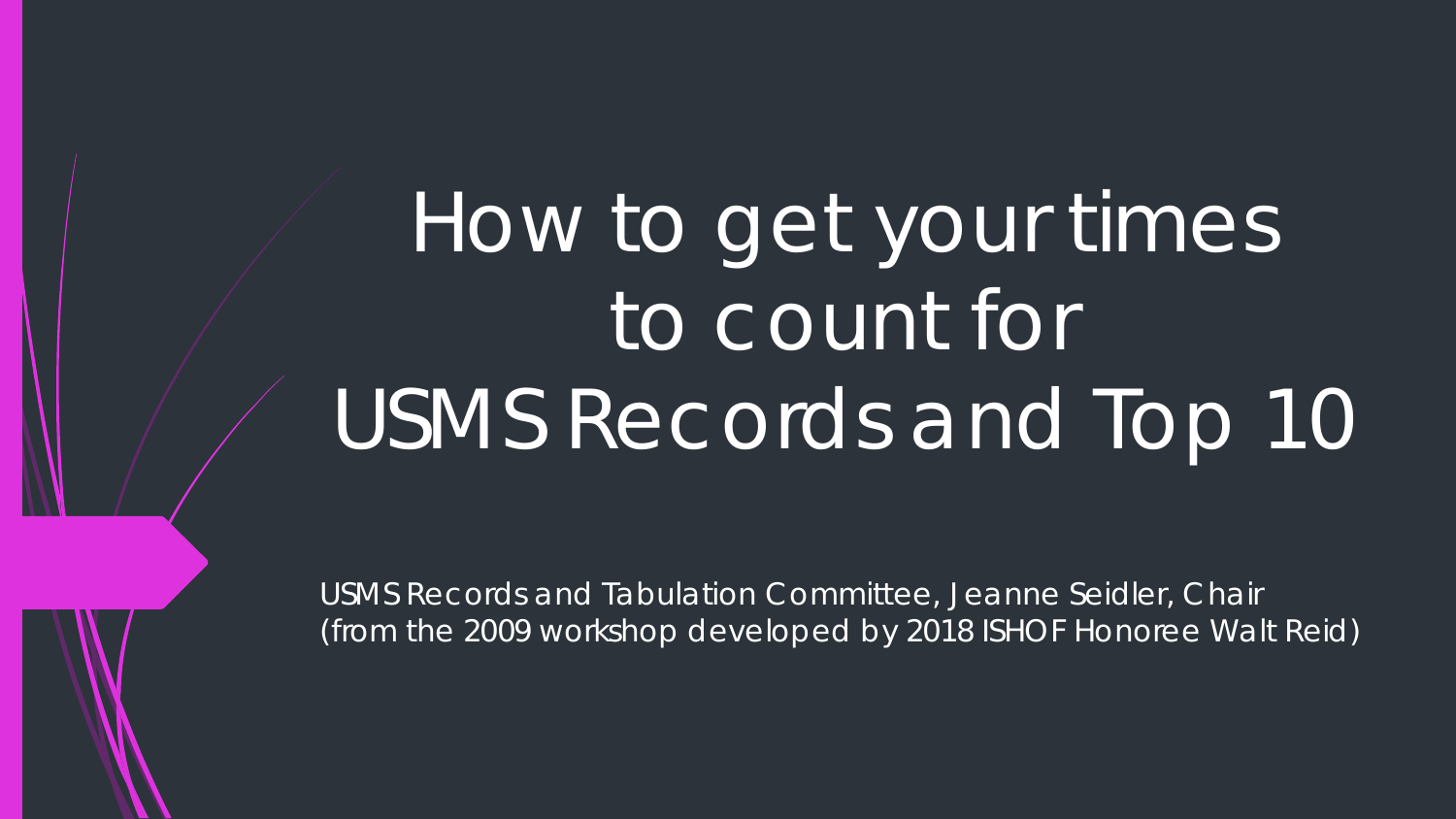#### Members of the RT Committee

- **D** Jeanne Seidler, Wisconsin, Chair
- $\blacksquare$  MJ Caswell, Oregon, Vice Chair
- Mary Sweat, Pacific NW
- Cheryl Gettelfinger, Indiana
- Kim Thornton, Southern Pacific
- Walt Reid, Pacific NW (FINA Records Admin, 2018 ISHOF Inductee)
- Mary Beth Windrath, Oregon (USMS Top 10 & Records<br>Admin)
- **Erin Moro, South Carolina**
- Stacey Hicks, Gulf
- Kathy Casey, Pacific NW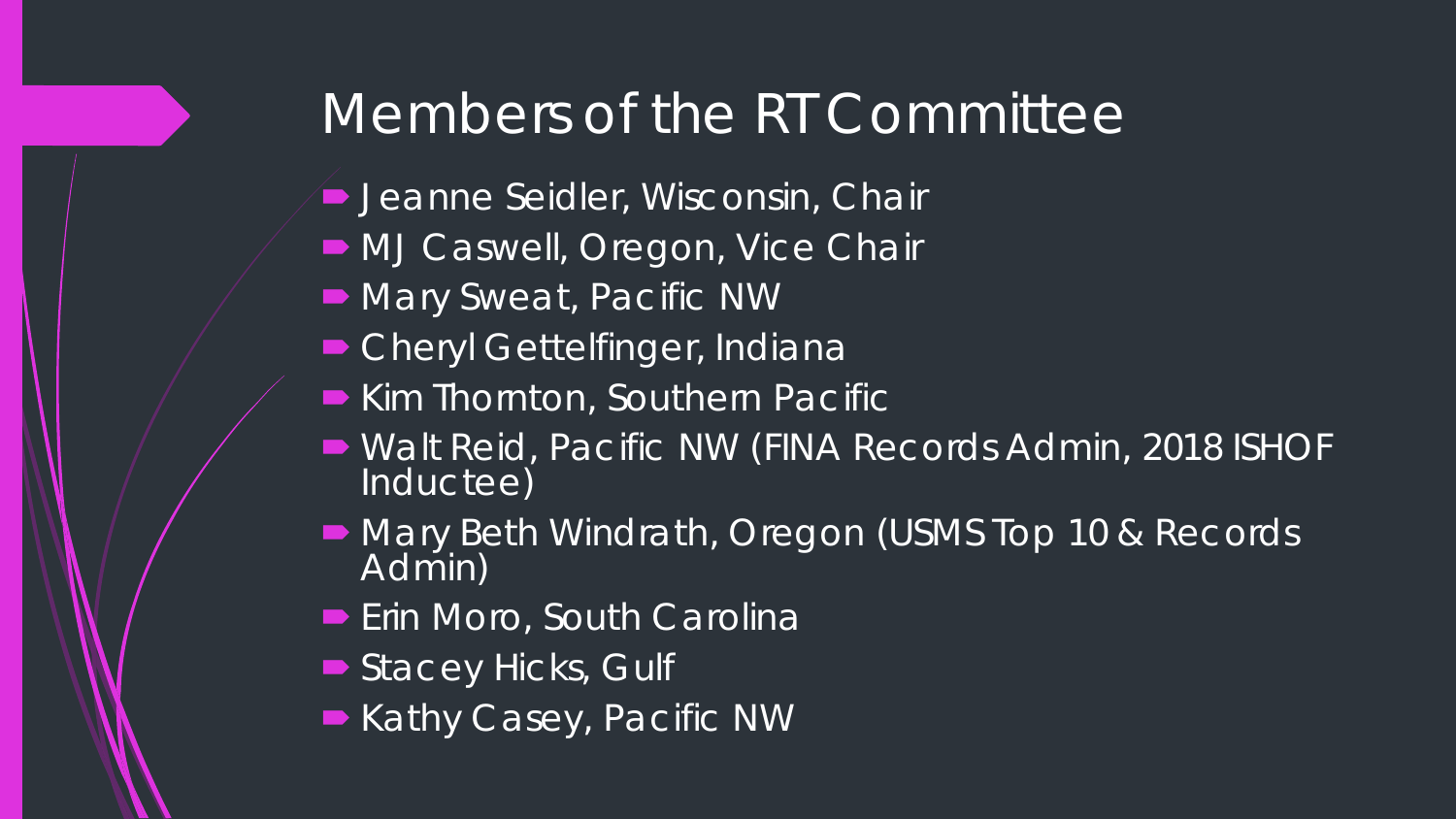### Categories/Types of Meets Covered

- **USMS Sanctioned Meets**
- USA Swimming Sanctioned/Approved Meets
- $\blacksquare$  Other meets within the jurisdiction of USMS
- **FINA Member Sanctioned Masters Meet**
- Other Meets outside USA and not sanctioned by a FINA Member Federation
- USA Swimming/USMS Dual Sanctioned Meets
- "Third Party" Meets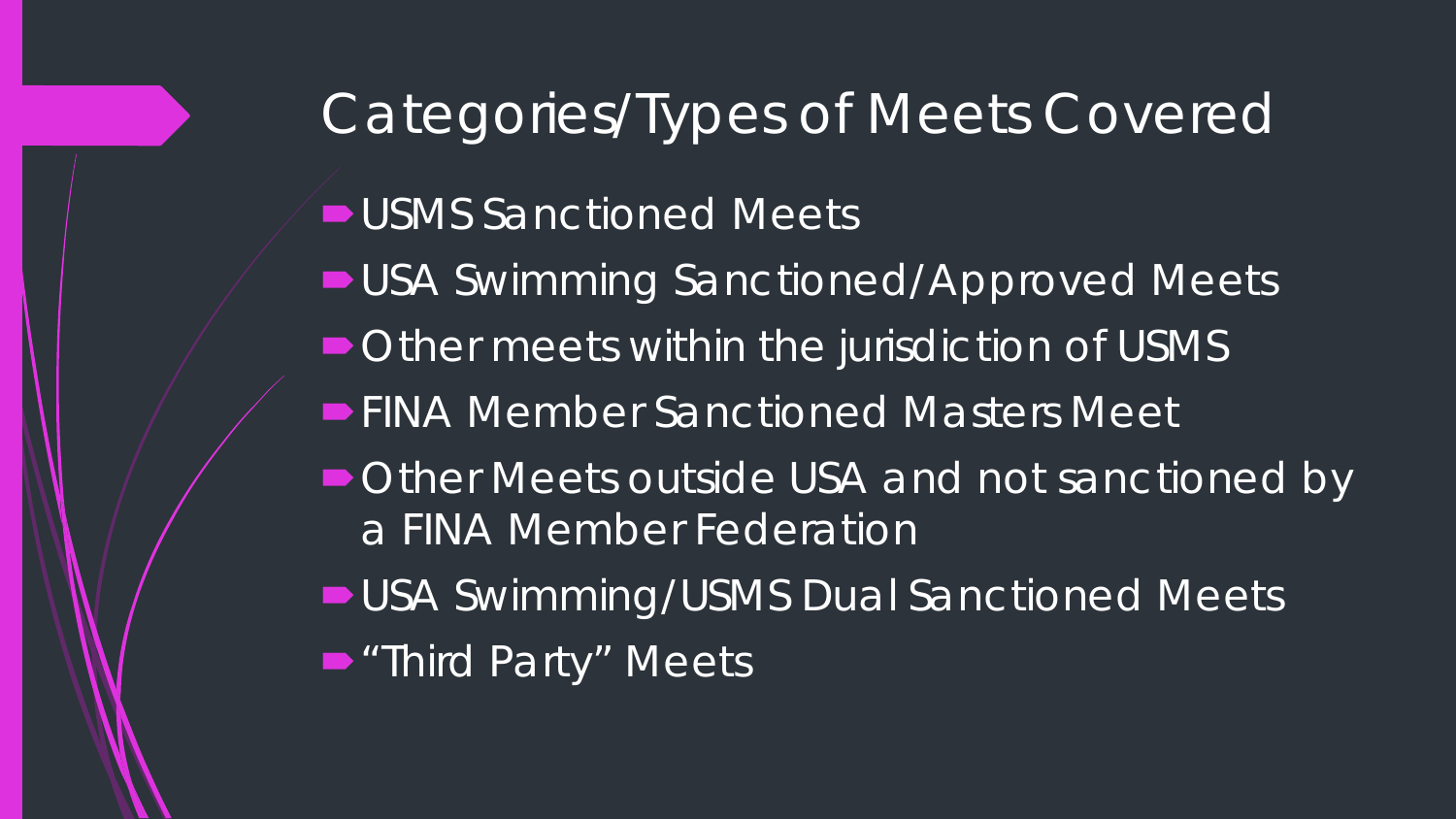#### Scope of Discussion for each Type

**Pre-Meet Administrative** Requirements **Pool Length Certification Top 10 Requirements USMS Record Requirements FINA Masters World Record Rqmts**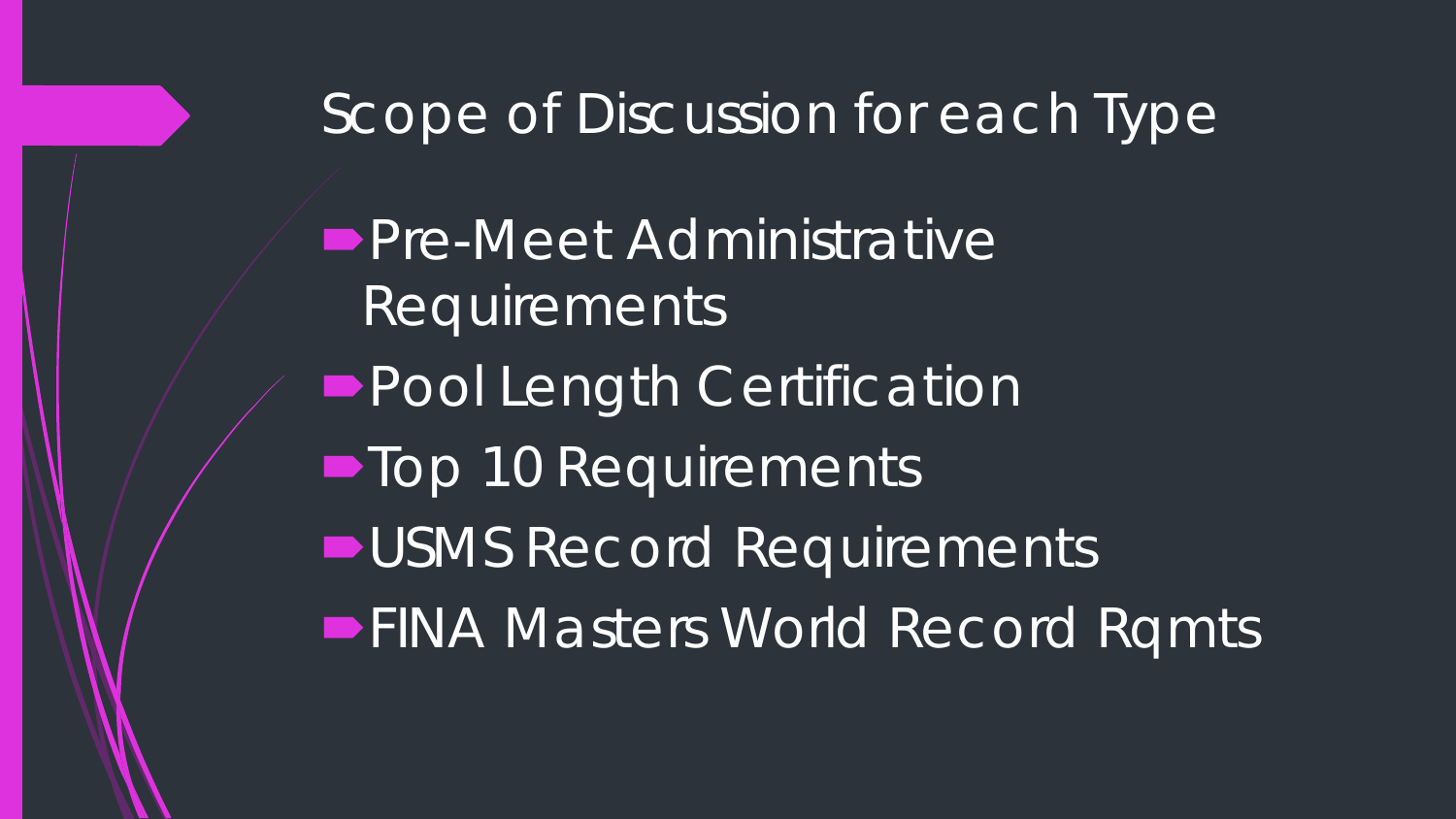- **Pre-Meet Administrative Requirements** Confirm pool measurement status
	- Develop the meet announcement
	- **Enter sanction request through the USMS** system
	- **-LMSC** approves or requests more information
	- ■Meet announcement cannot change after sanctioned without following rules for change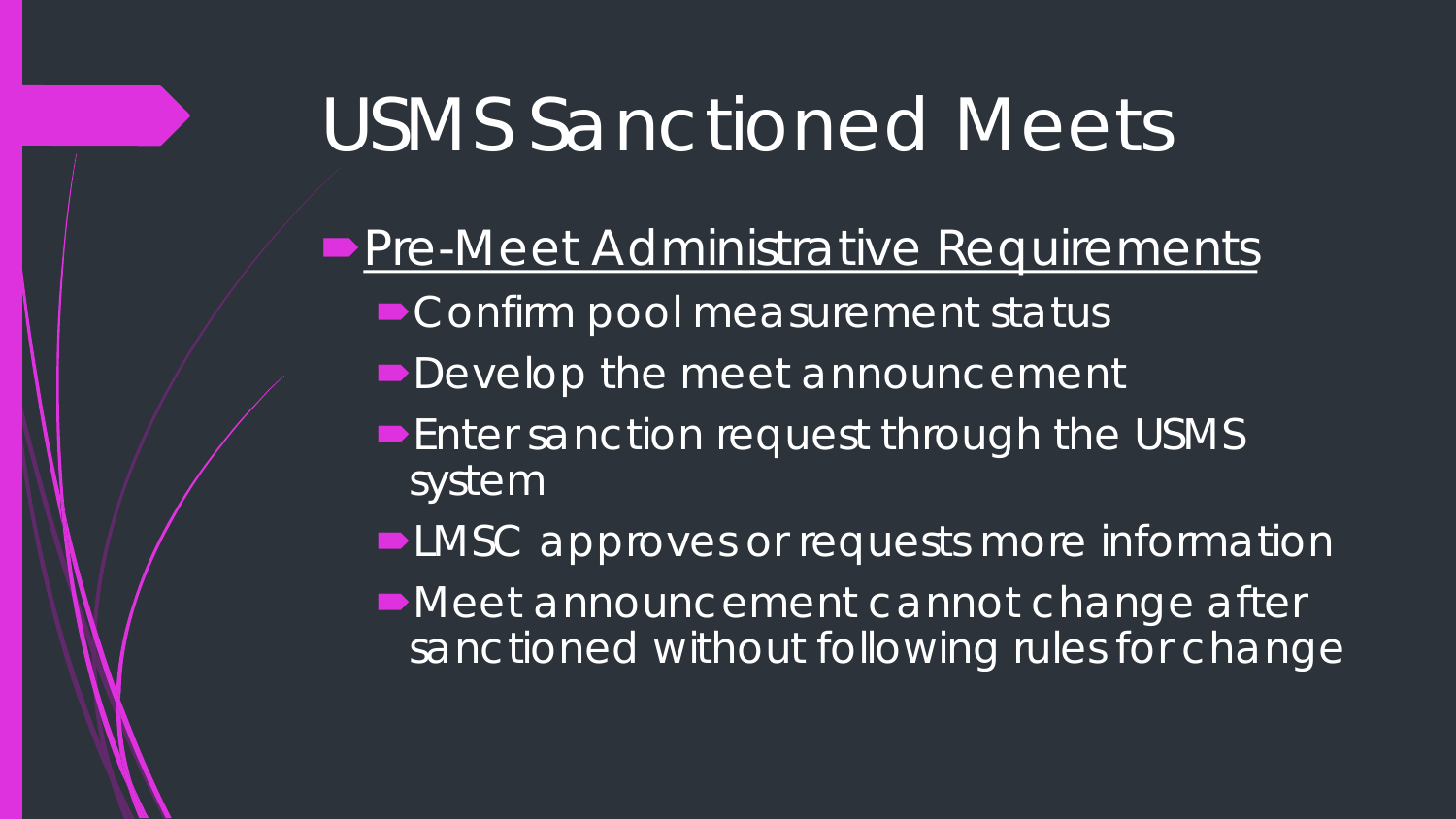#### **Pool Length Certification**

- Required for USMS Top 10 and USMS Record **Consideration**
- Measure all lanes once
- **If bulkhead, bulkhead placement confirmation** measurements required at the meet
	- ■Before the meet and after each session
- Re-certification required if pool has structural changes
- USMS List of Measured Pools on GTO
- USA List not used for certification, must use USMS List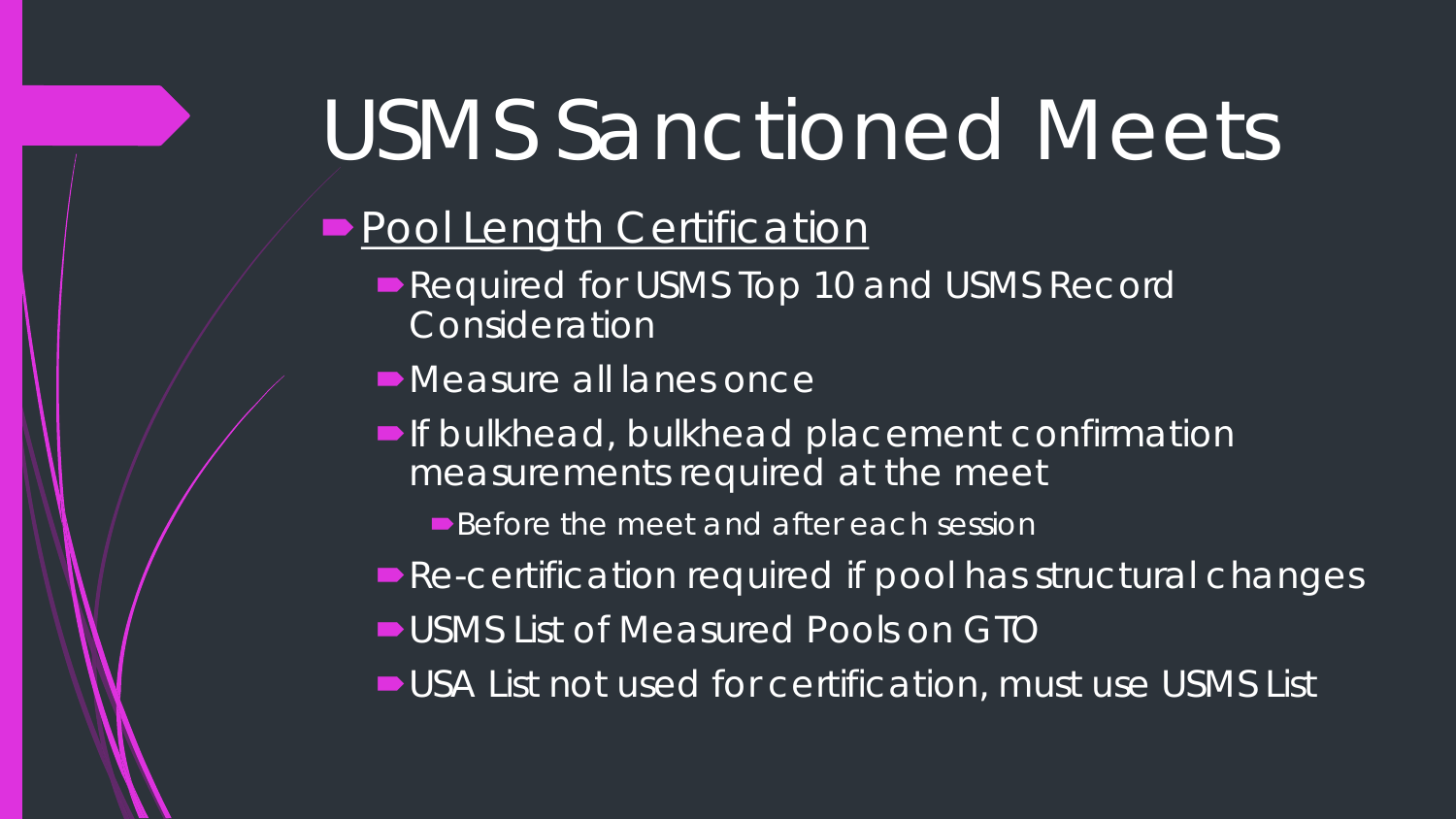- $\blacksquare$ Top 10 Requirements (SCY, SCM, LCM)
	- **Pool length certification**
	- ■Minimum primary timing system of two watches
	- ■Meet Host submits all swims to LMSC Top 10 Recorder within an LMSC determined time limit. TTR uploads to USMS Event Rankings.
	- **-LMSC TTR submits all meets for a specific** course, with pool measurement forms and split request forms, on an annual calendar, 20 days after season close.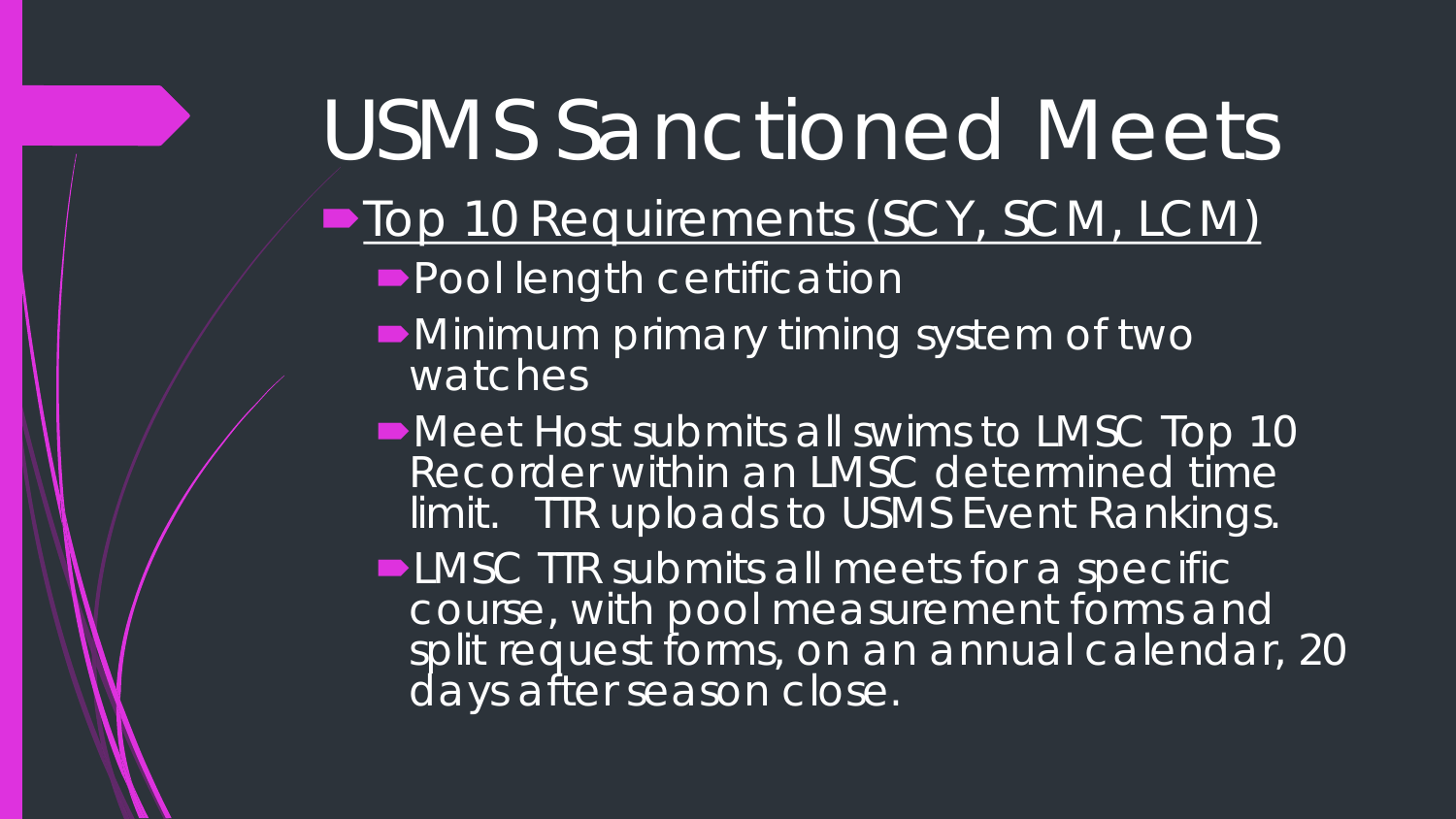- USMS Record Requirements (SCY, SCM, LCM)
	- USMS Records are allowed
	- **Pool length certification required**
	- **Primary timing electronic (automatic), secondary** (semi-automatic), tertiary watch times not accepted (possible change eff. 1/1/2019)
	- **Application Form signed by Meet Referee or** Admin. Referee
	- ■Other documentation required as noted on App. Form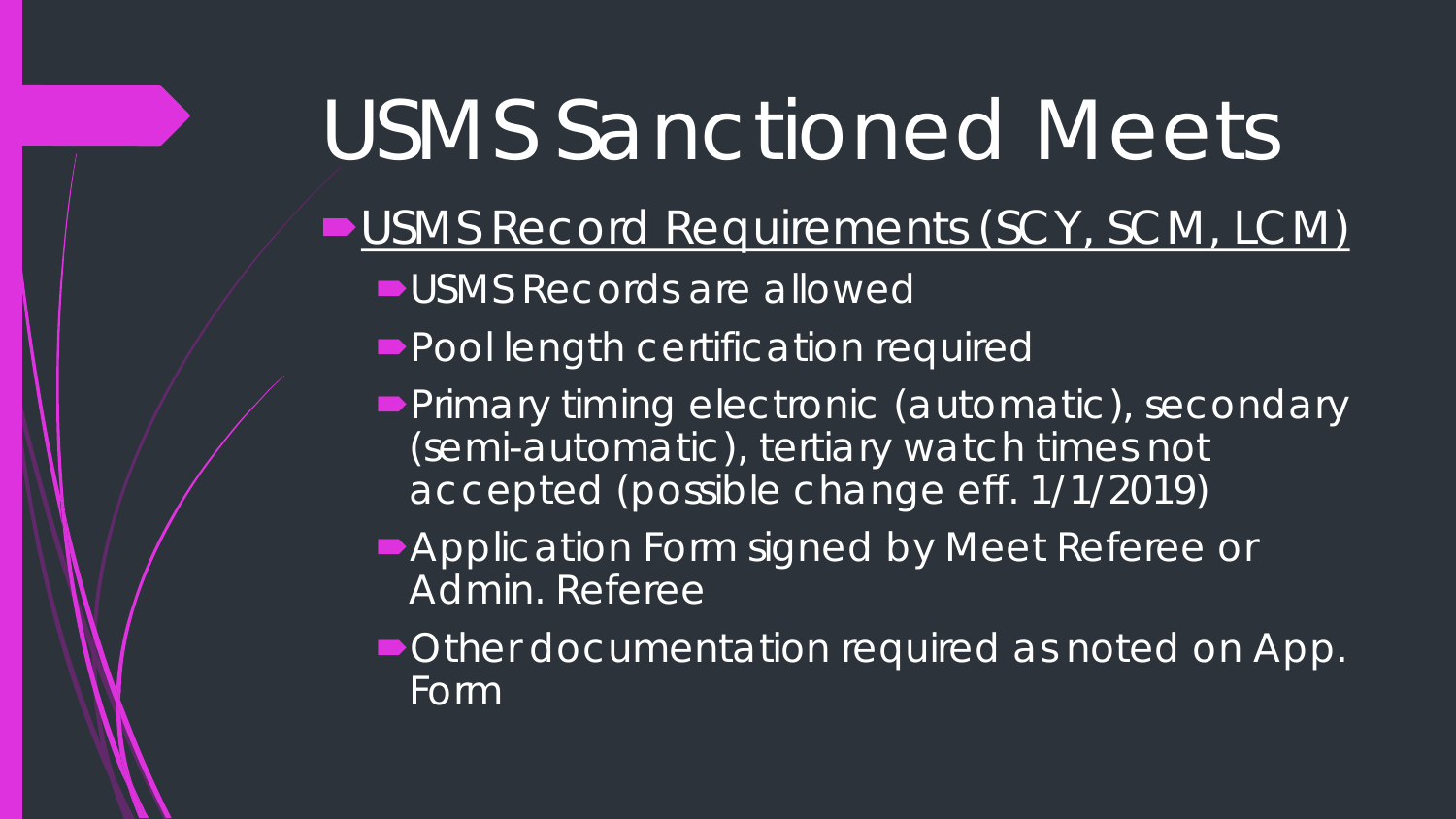USMS Sanctioned Meets USMS Record Ramts (SCY, SCM, LCM) ■ Other doc. required (See App. Form) Pool Bulkhead Confirmation Form **Printout from timing system Heat Sheet showing Heat and Lane** Swimmer to submit proof-of-age document to the USMS Records **Administrator**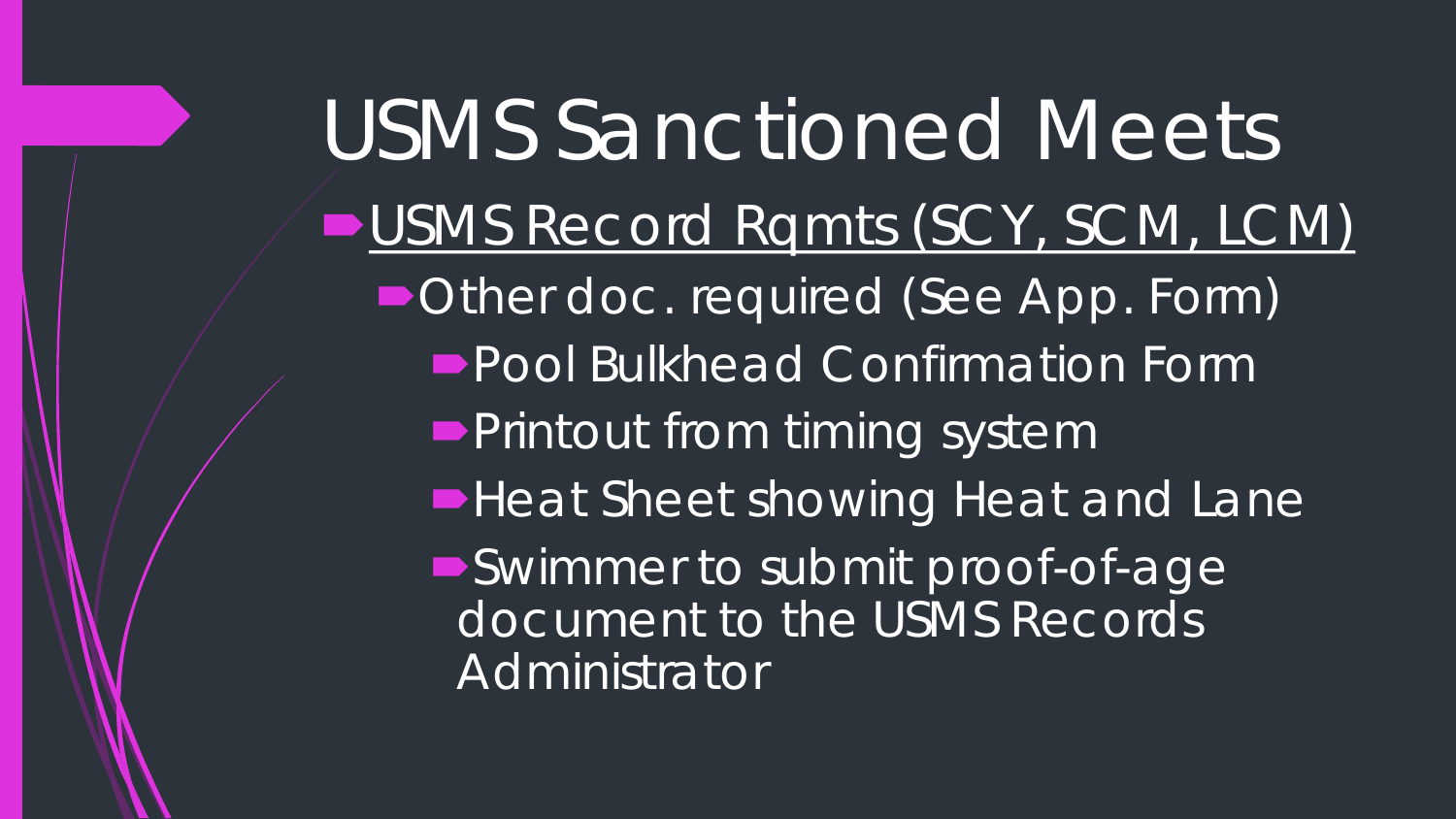#### USMS Record Requirements (SCY, SCM, LCM)

- Record Apps & Doc due 90 days after end of season
- Recommend filing right after the record is set !!!!
- $\blacksquare$  Meet Directors responsible for docs except for proof of age (swimmer responsible)
- Recommend Meet Director download and add current USMS records to scoring computer for easy ID of recs
- Current records published only on USMS website
- Records published on USMS website as soon as ratified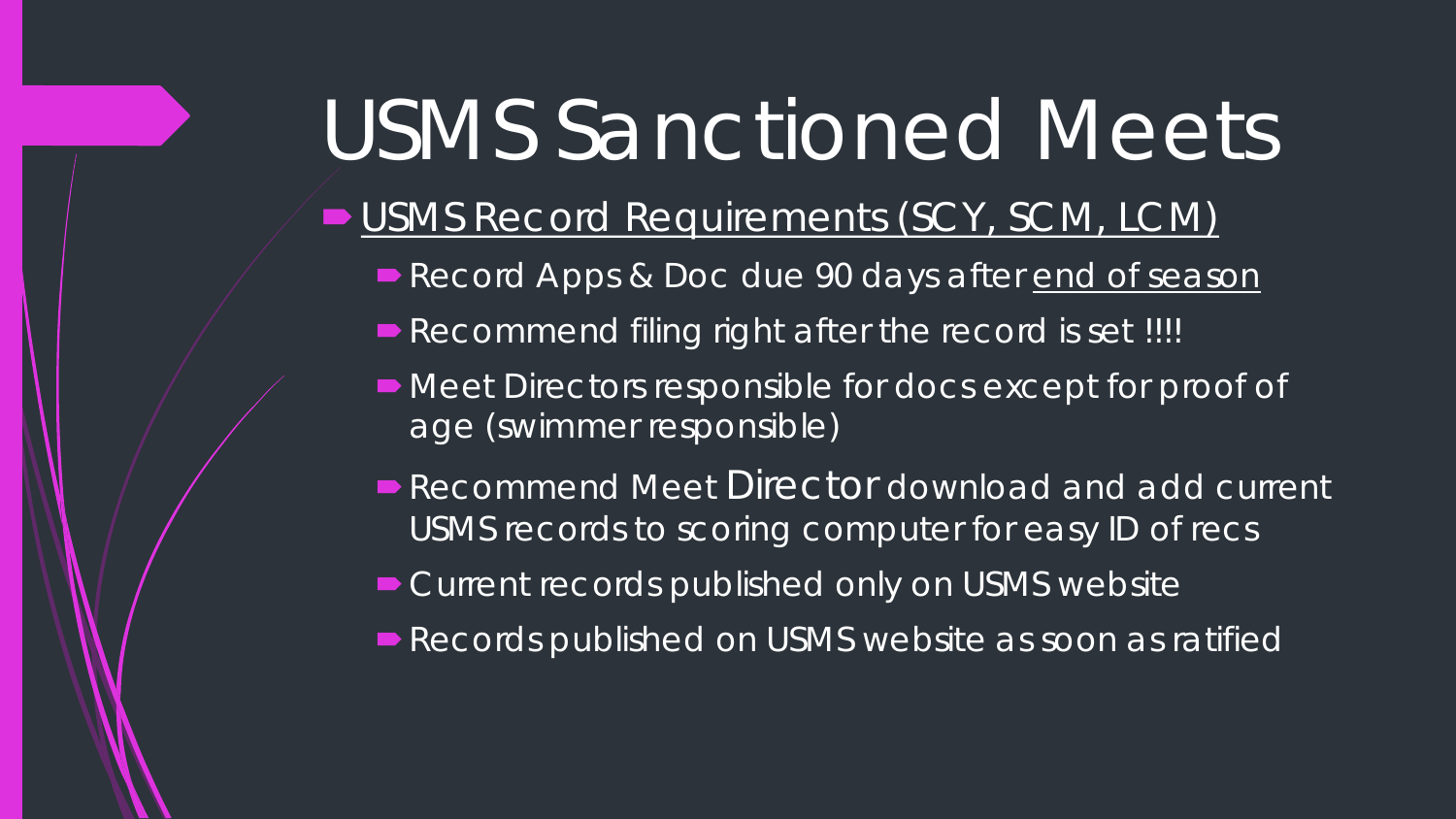#### **FINA Masters World Record Rqmts (SCM, LCM)**

- World Records and FINA Masters Top 10 are allowed
- **Primary timing electronic (automatic), secondary (semi**automatic), tertiary watch times not accepted (Rule from 2017 FINA Congress, next FINA Congress is 2021)
- The same application is form used for World and USMS Records, submit only once. No application needed for Top 10
- USMS Records Admin forwards Applications to FINA Records Admin
- Other documentation required as noted on App. Form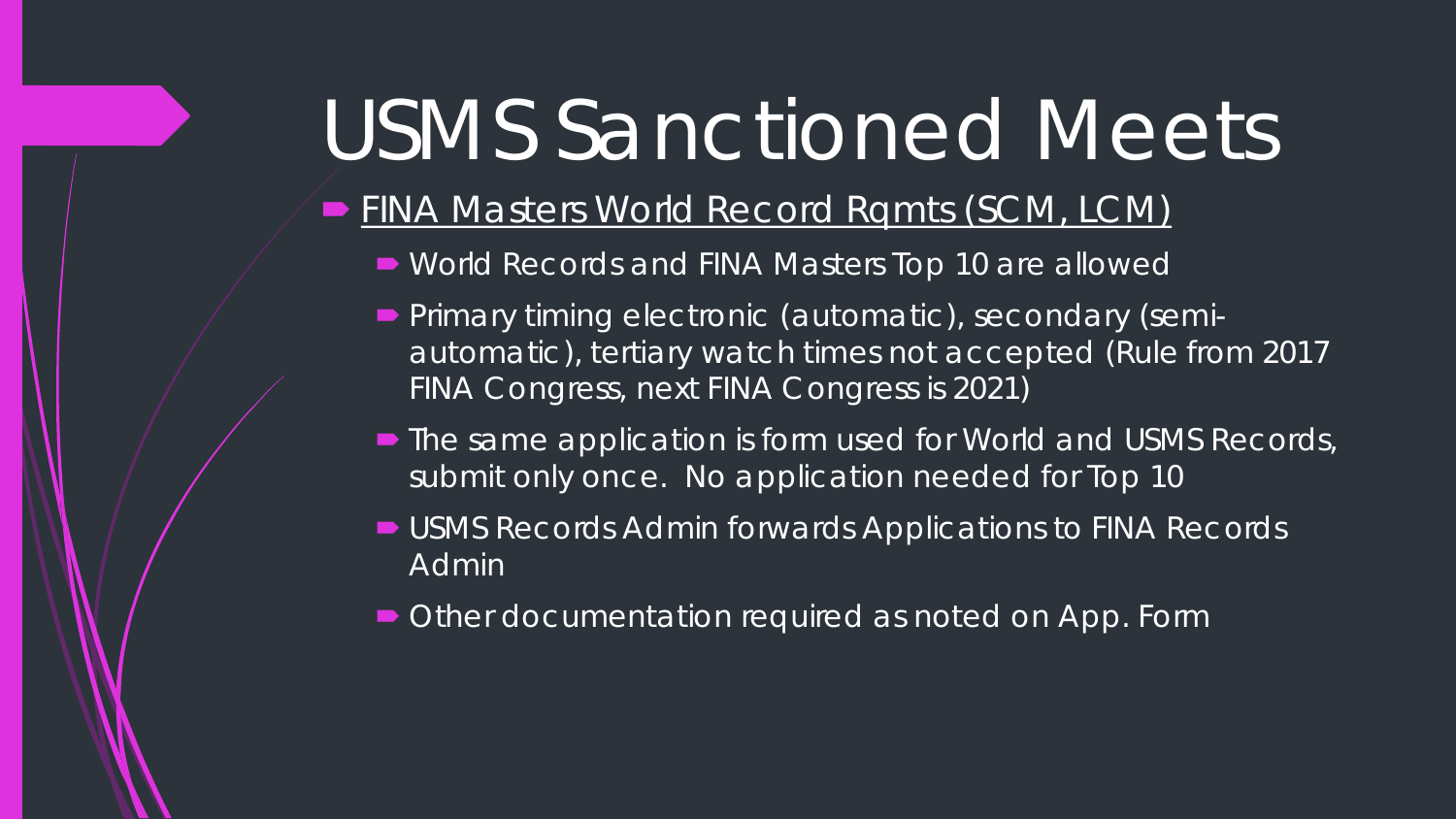#### FINA Masters World Record Rqmnts (SCM, LCM)

- World Records must be applied for within 60 days of event
- Recommend filing right after the record is set !!!!
- $\blacksquare$  Meet Directors responsible for docs except for proof of age (swimmer responsible for proof)
- Recommend Meet Director download and add current FINA Masters records to scoring computer for ID of recs
- **FINA records published May 1 and Nov 1 each year**
- **FINA link on USMS Records website**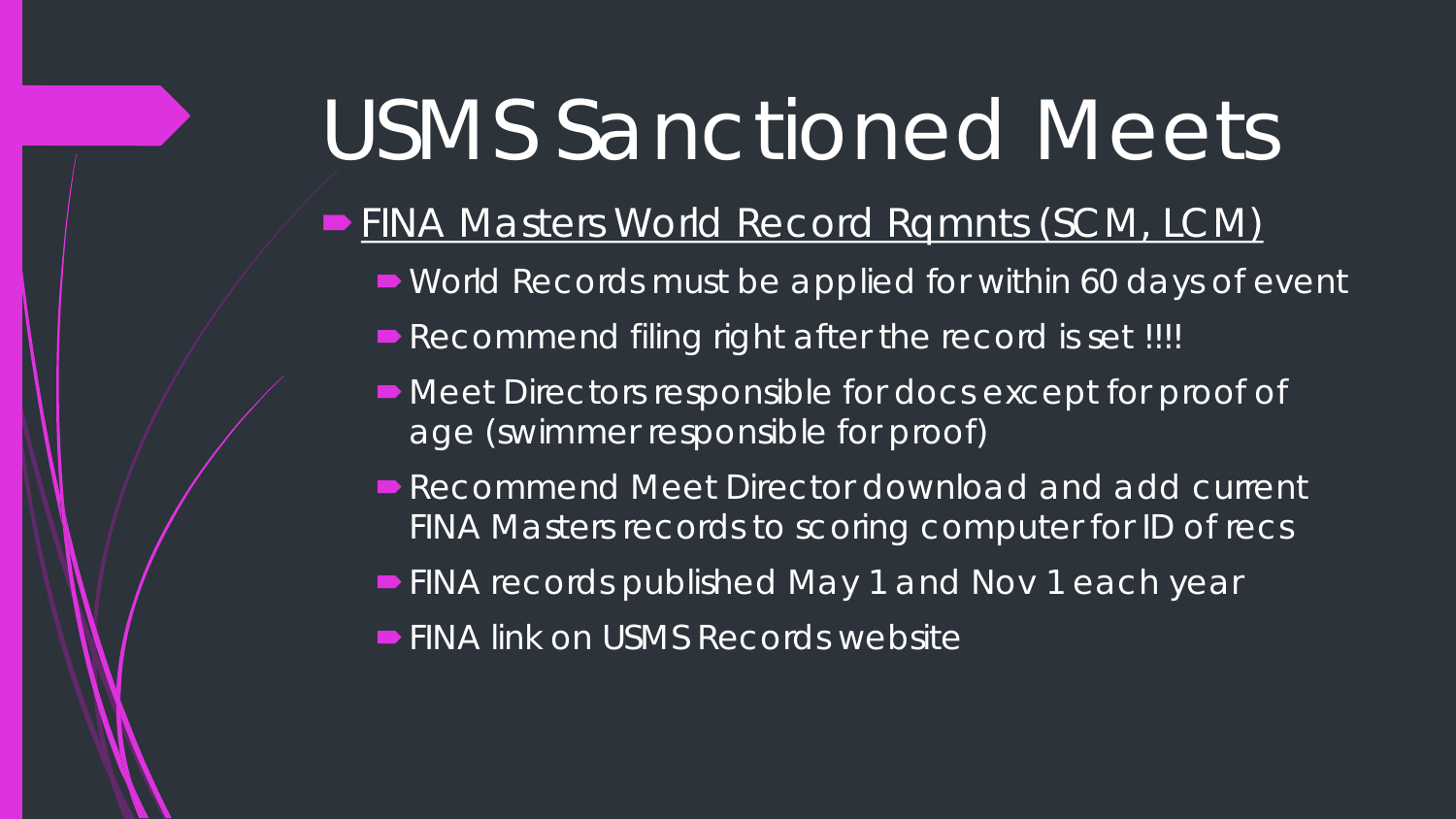#### USA Swimming Sanctioned/Approved

**Pre-Meet Administrative Requirements** 

- Recognized by USMS without further sanction required
- **Pool must be USMS certified on the USMS List of** Measured Pools regardless, even if on the USA list
- **Pool Length Certification** 
	- Same as for Sanctioned except bulkhead confirmation not required for Top 10 but required for records
	- ■Swimmer may have to measure the pool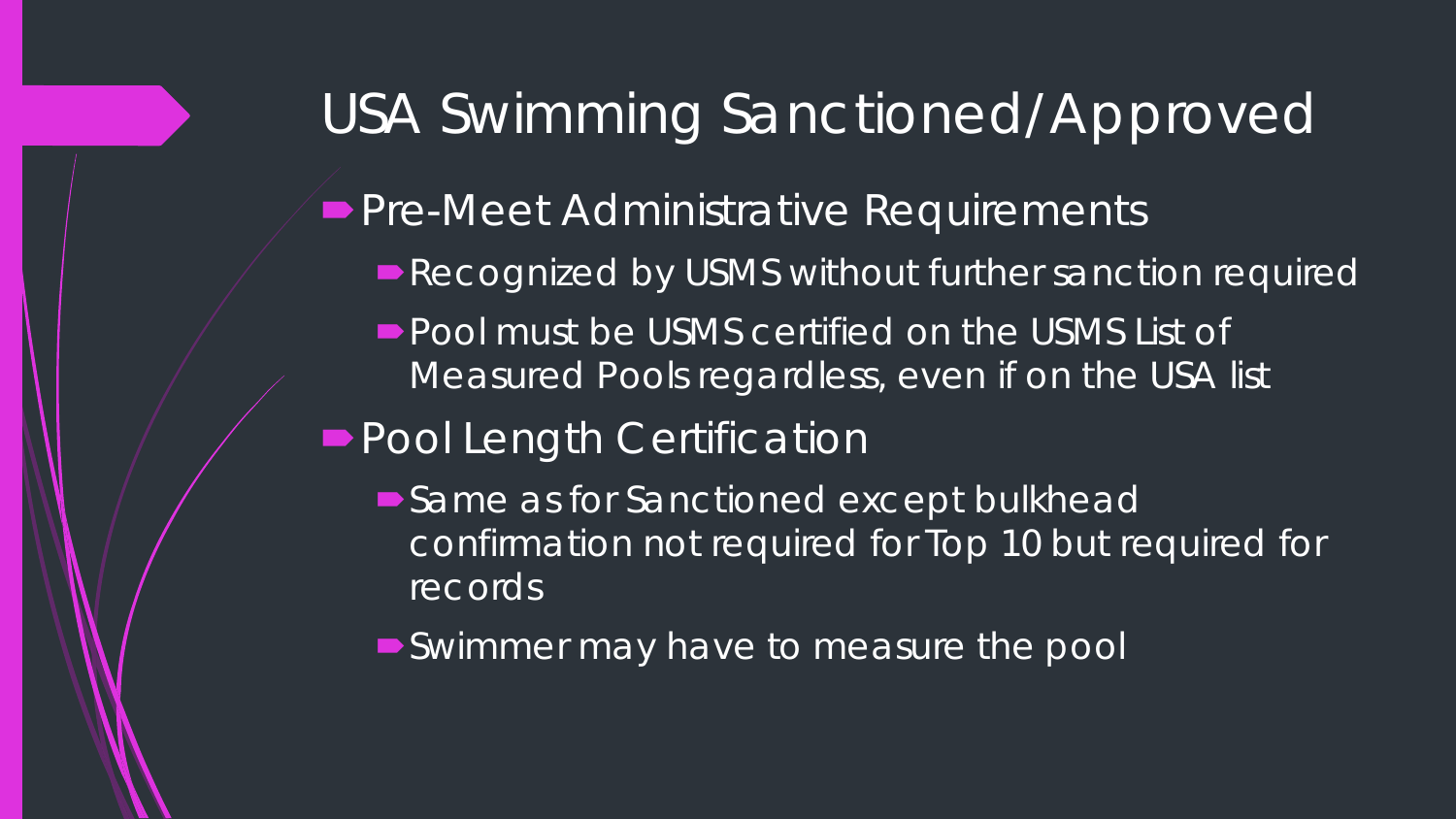### USA Swimming Sanctioned/Approved

■ Top 10 Requirements (SCY, SCM, LCM)

- Same as for Sanctioned (minimum primary timing 2 watches)
- Swimmer responsible for submitting times to LMSC TTR
- USMS Record Requirements (SCY, SCM, LCM)
	- Same as for Sanctioned except bulkhead confirmation measurement required
	- Swimmer responsible for all documentation
	- Don't leave the event without required documentation
- **FINA Masters World Record Rqmts** 
	- World Masters Records Not Allowed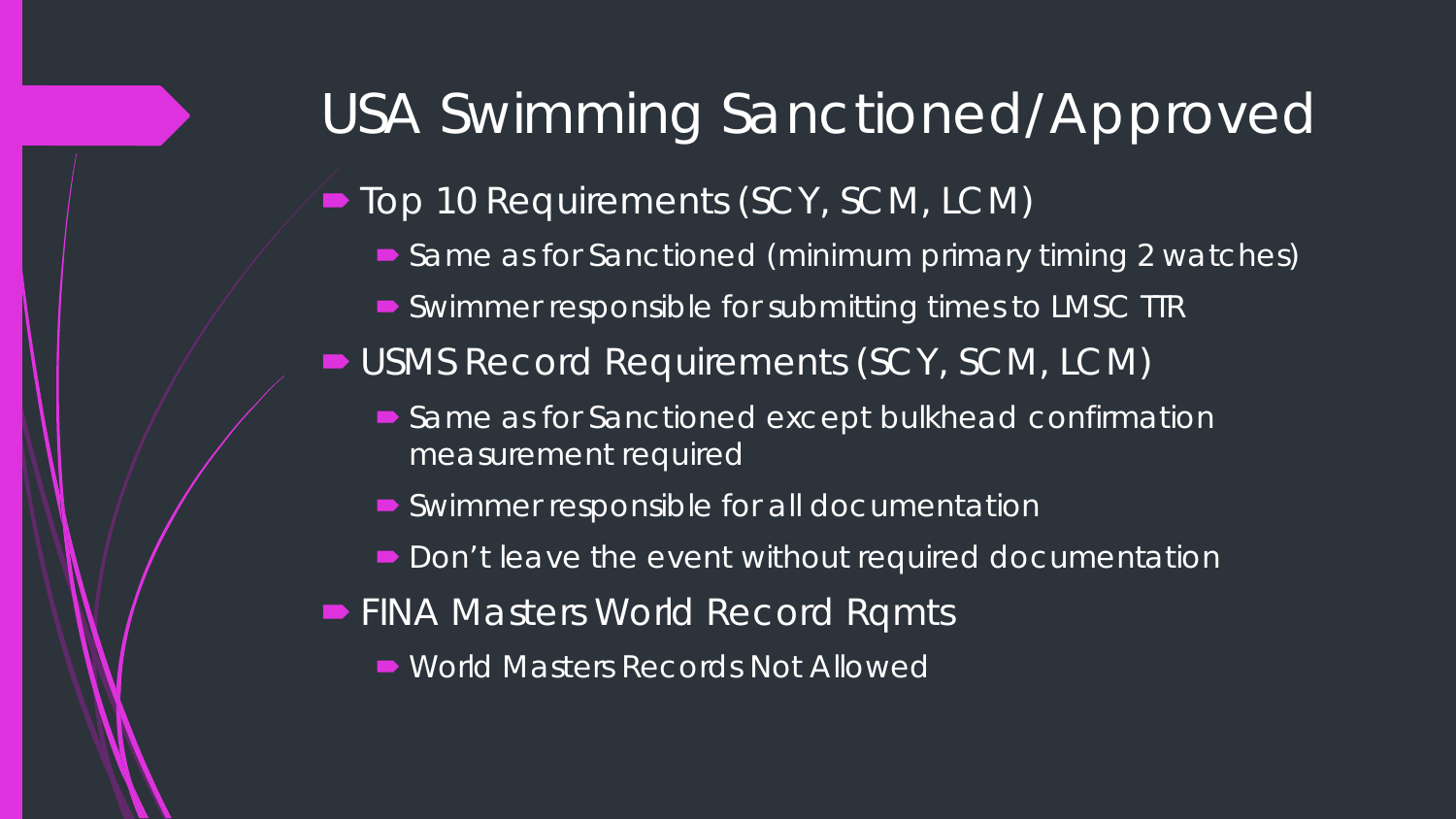## Other Meets – USMS Jurisdiction

**Pre-Meet Administrative Requirements** 

- Recognized Meet applied for on USMS Sanction System
- **Same requirements as Sanctioned**
- $\blacksquare$  Meet Host agrees to run the event per USMS rules
- **USMS Observer required and written report required**
- Some meets accept responsibility for Records and Top 10, check with LMSC or Meet Host to confirm

#### **Pool Length Certification**

- Same requirements as Sanctioned
- Pool must be on the USMS List of Measured Pools
- Don't assume meet host has done certification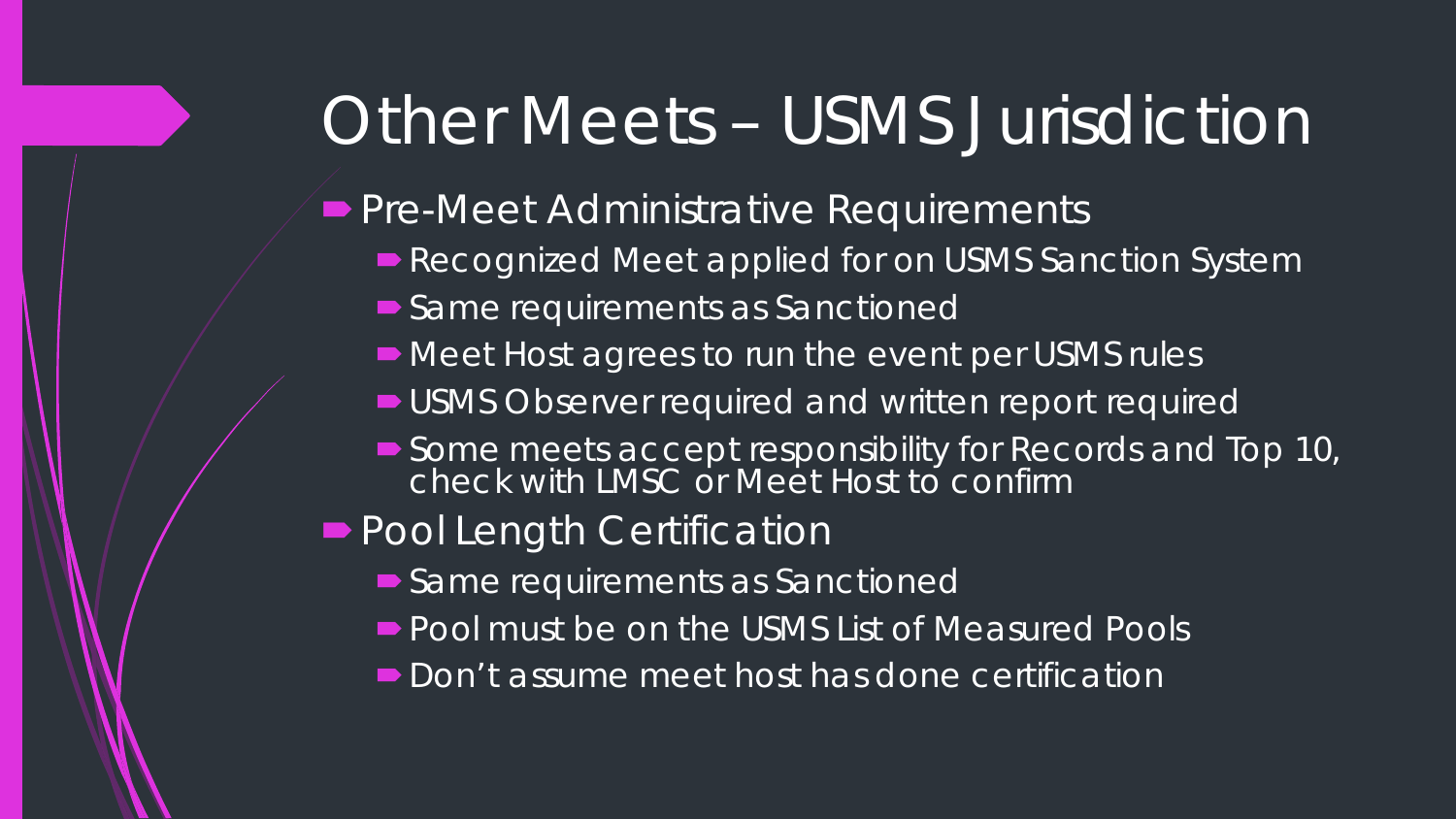#### Other Meets – USMS Jurisdiction

- Top 10 Requirements (SCY, SCM, LCM)
	- Same documentation and deadlines for submission
	- Don't assume Meet Host will be able to ID records or have forms
- USMS Record Requirements (SCY, SCM, LCM)
	- Same documentation and deadlines for submission
	- Don't assume Meet Host will be able to ID records or have forms
- **FINA Masters World Record Rqmts** 
	- World Masters Records Not Allowed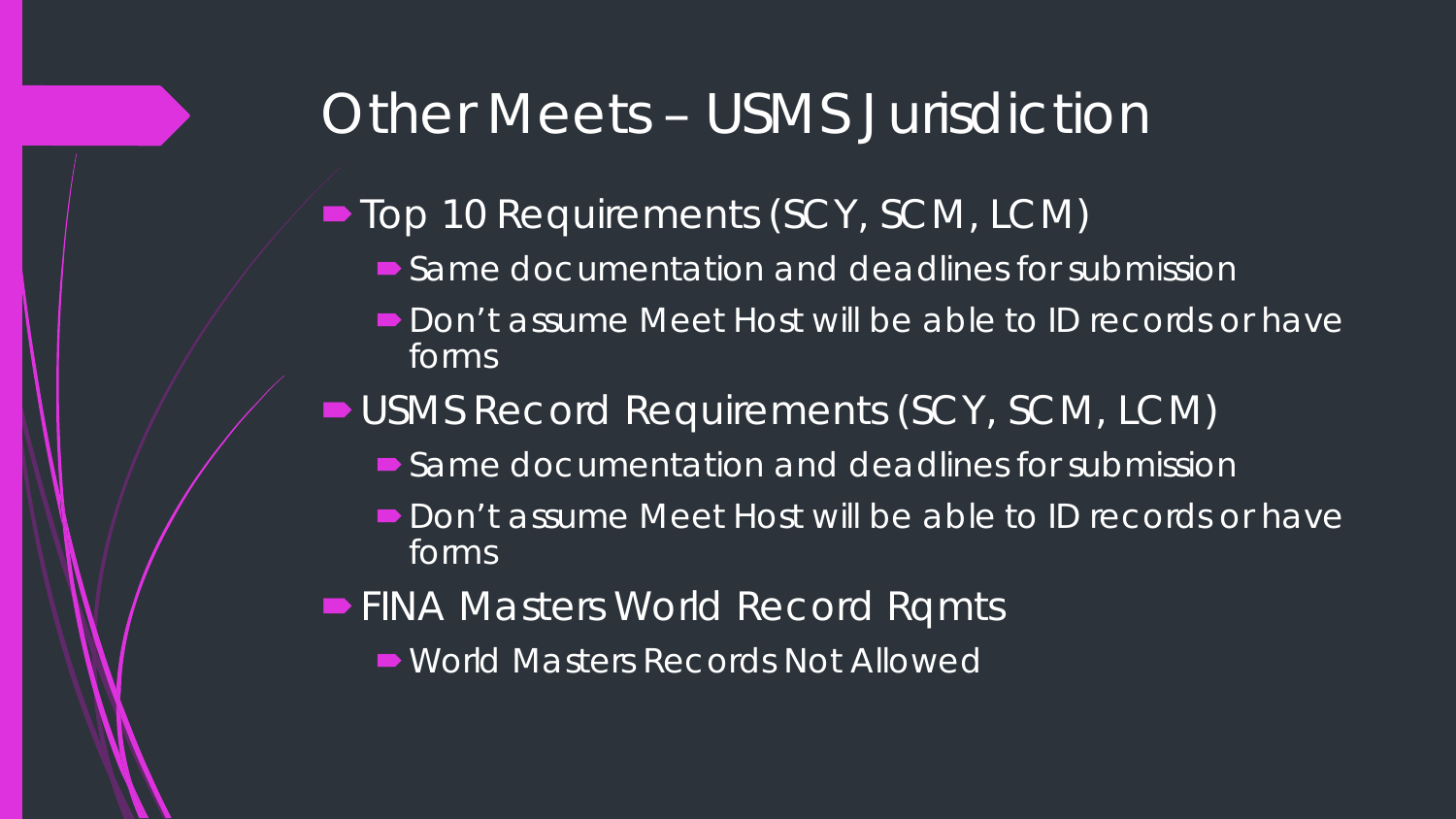### FINA Member Sanctioned Masters Meets

- **Pre-Meet Administrative Requirements** 
	- Category is considered a USMS Recognized Event
	- Swimmer must represent the USMS Club and with USMS number for times to count for USMS
- Pool Length Certification
	- Certified according to standard for FINA Member Federation
	- Check with FINA Masters Recorder or Meet Host to confirm
- Top 10 Requirements (SCY, SCM, LCM)
	- Same as USMS Sanctioned Meets
	- Swimmer is responsible to meet rqmts and report to TTR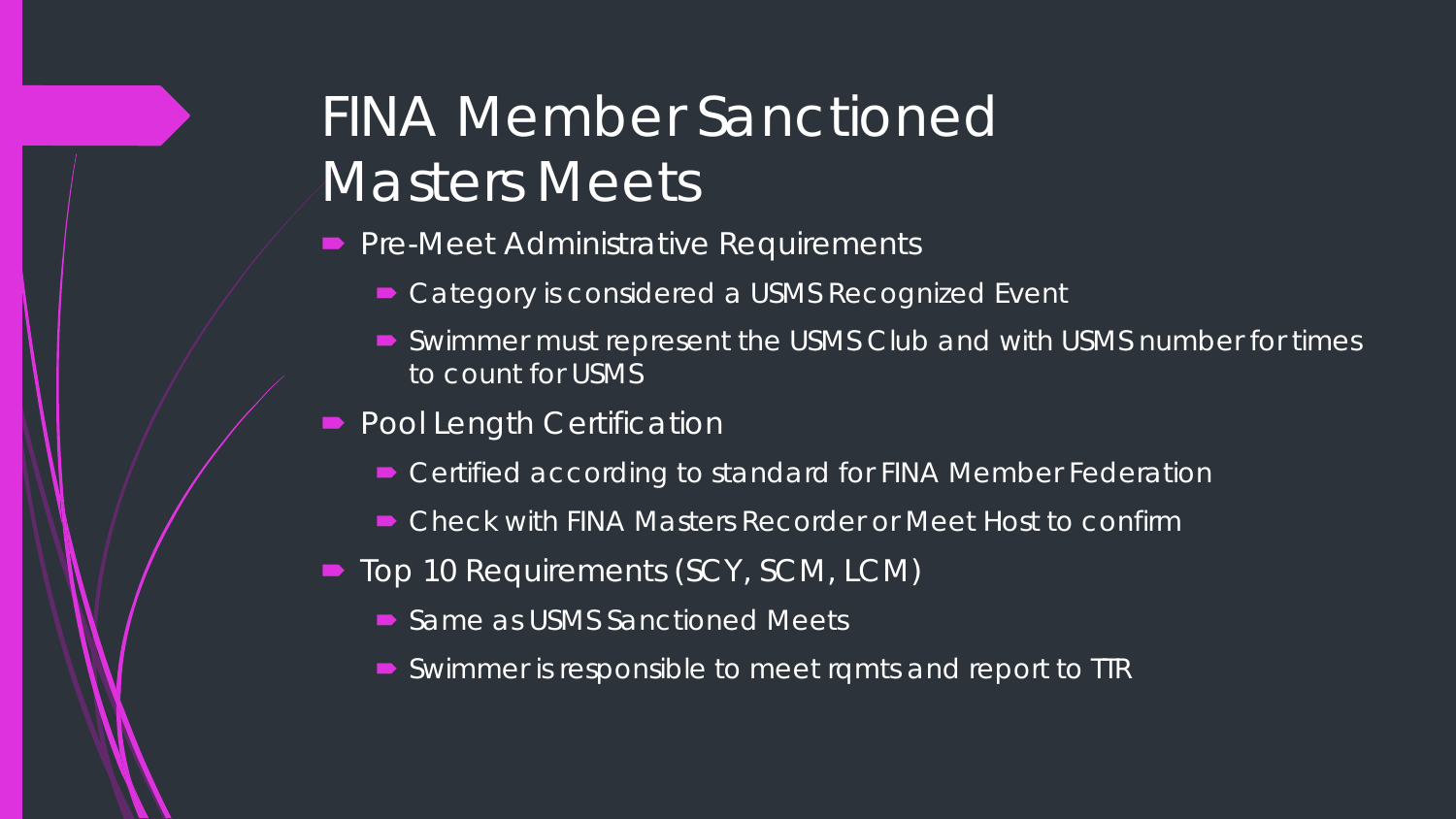### FINA Member Sanctioned Masters Meets'

- USMS Record Requirements (SCY, SCM, LCM)
	- Same as USMS Sanctioned Meets
	- Swimmer responsible for documentation rqmts
	- Swimmer should not expect meet host to have forms
- **FINA Masters World Record Rqmts** 
	- World Masters Records are allowed
	- Meet Host is responsible for documentation and application sent to FINA Records Admin.
	- Be proactive, don't assume, check with Meet Host if you set a record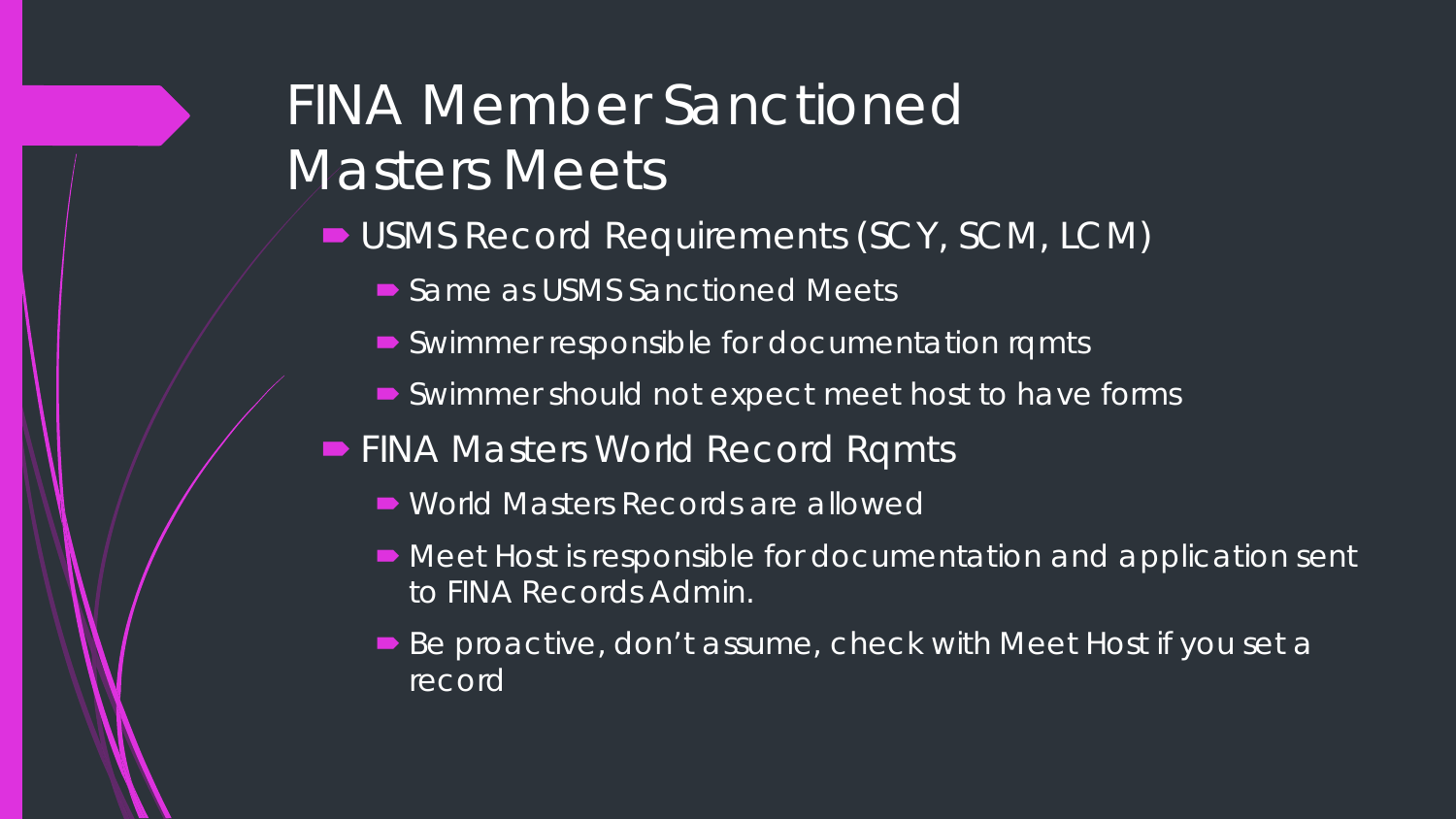#### Other Meets outside USA and not sanctioned by a FINA Member Federation

- **Pre-Meet Administrative Requirements** 
	- Category is Recognized Meet but ...
	- Recognition obtained by the swimmer from the USMS Executive **Committee**
	- Observer required, written report required
	- Swimmer responsible for all documentation and reporting of times
	- Swimmer enters with USMS number and represents USMS Club
- **Pool Length Certification** 
	- Required, follows rules of FINA member organization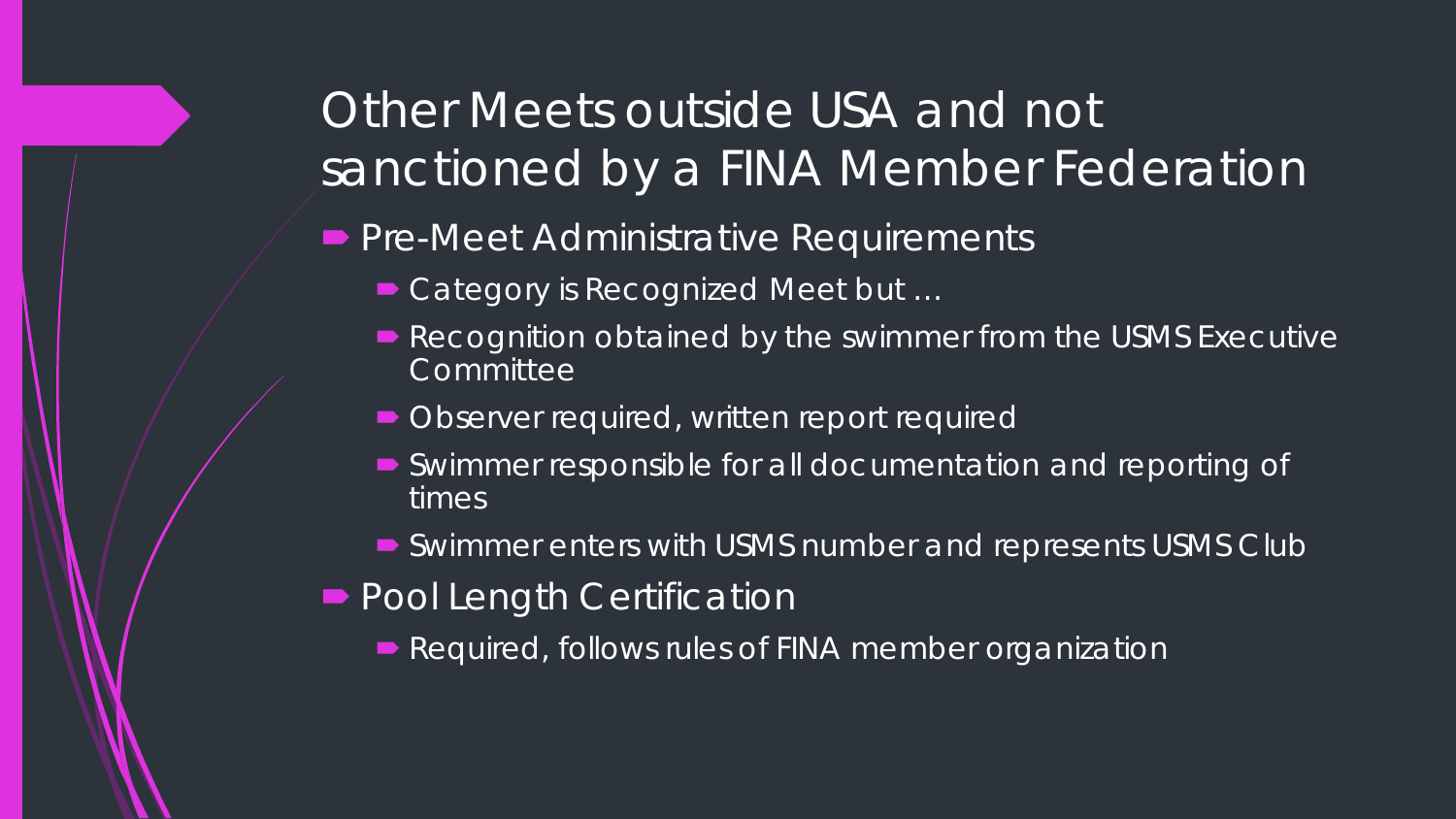#### Other Meets outside USA and not sanctioned by a FINA Member Federation

#### ■ Top 10 Requirements

- $\blacksquare$  Top 10 Allowed, swimmer responsible for documentation
- USMS Record Requirements
	- USMS Records allowed, swimmer responsible for documentation
- **FINA Masters World Record Requirements** 
	- World Records not allowed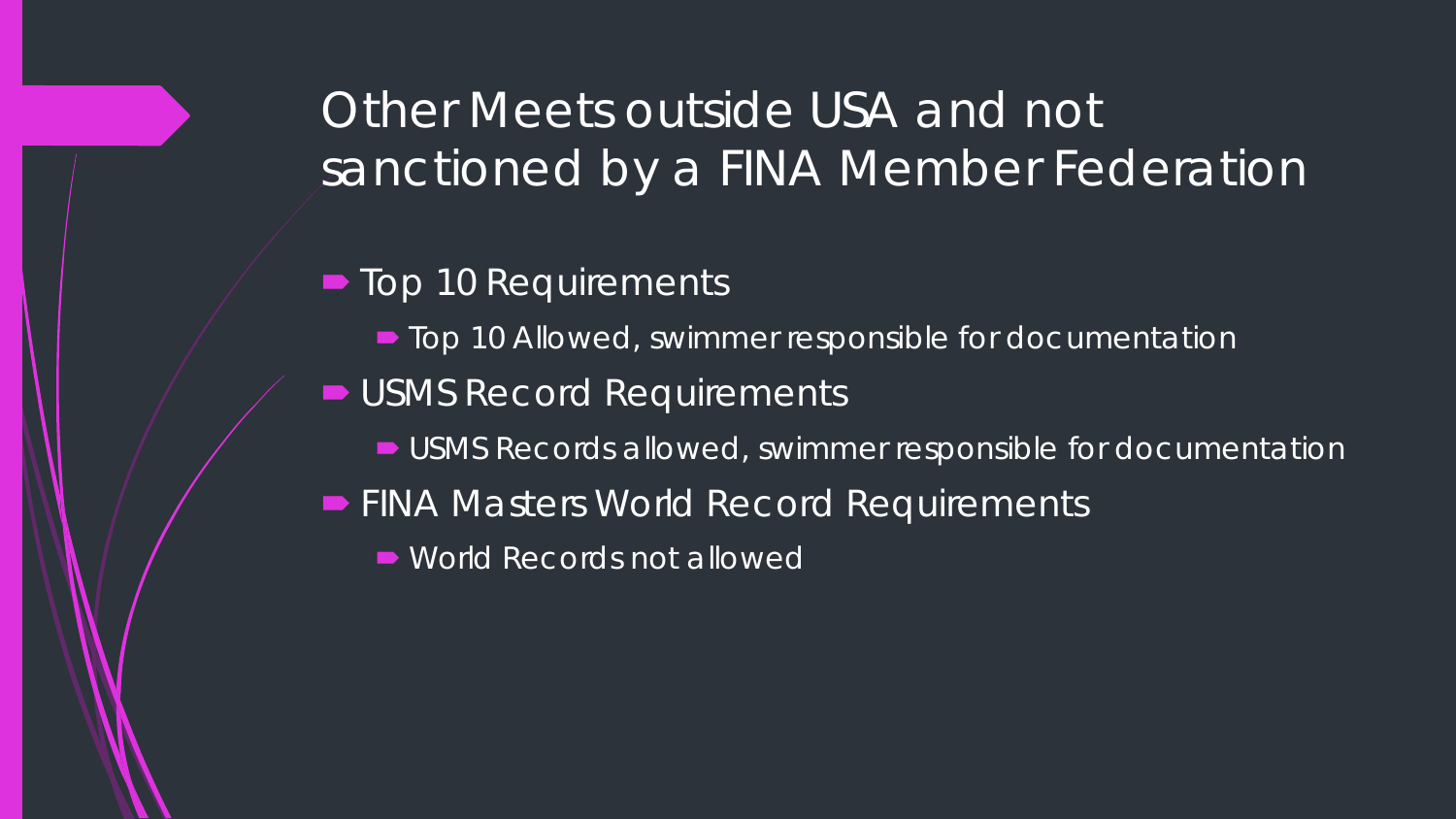### USA Swimming - USMS Dual Sanctioned

- **Pre-Meet Administrative Requirements** 
	- Category is USMS Sanctioned Meet
	- All USMS Sanctioned Meet Pre-Meet Rqmts followed
	- Special case under agreement with USA that combines USA/USMS meets together
	- USA Swimming Rules apply
	- Agreement with Meet Host and participating Clubs to allow dual
	- Swimmer must compete with USMS number or use "Declaration of Intent" if has to use USA number to register
	- Swimmer enters with USMS number and represents USMS Club.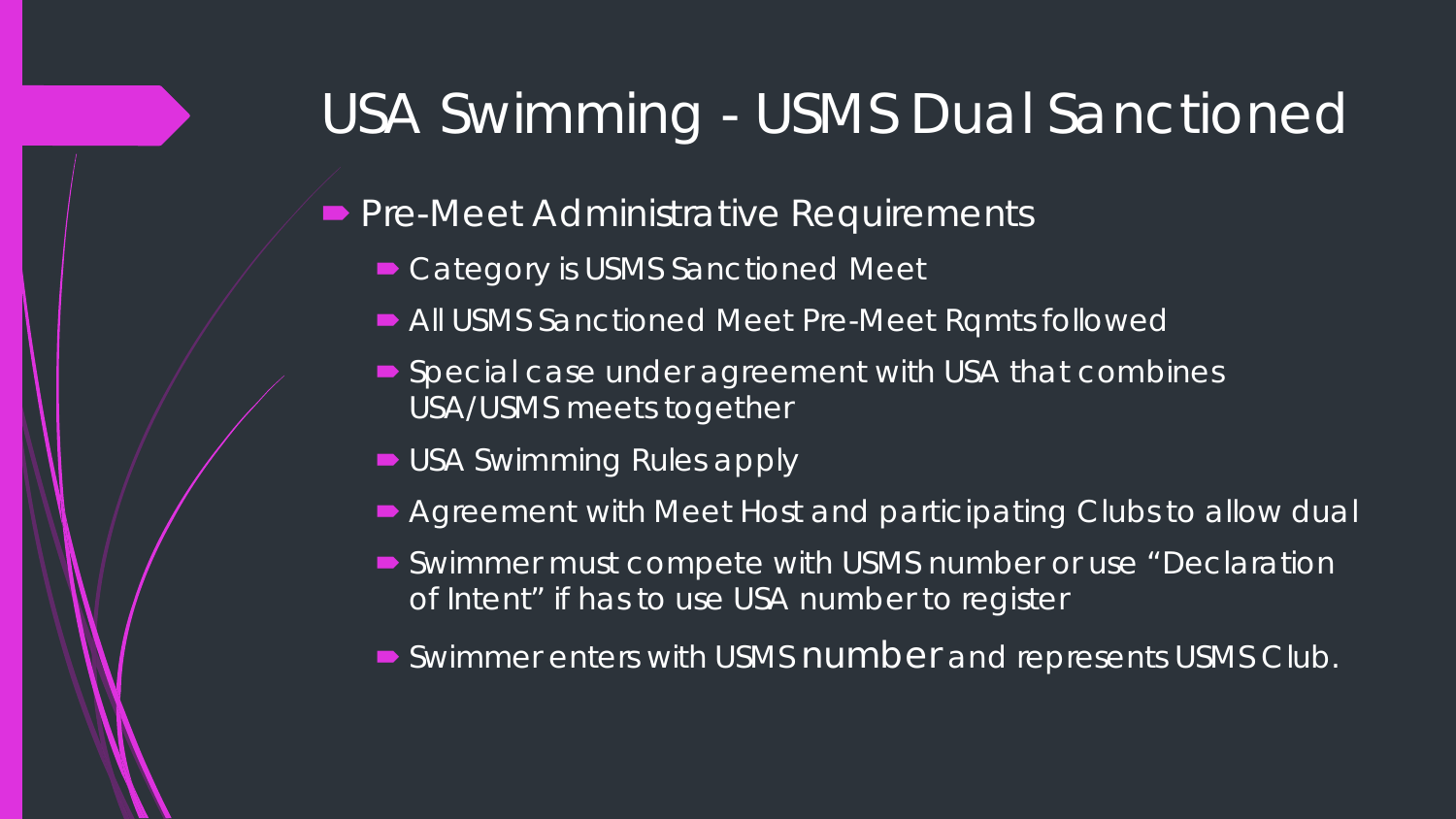### USA Swimming - USMS Dual Sanctioned

- Pool Length Certification
	- Same as for Sanctioned Event
- Top 10 Requirements
	- Same as for Sanctioned Event, Meet Host reports times to LMSC TTR
- USMS Record Requirements
	- USMS Records allowed, swimmer should be proactive for documentation
	- Don't leave meet without documentation
- **FINA Masters World Record Requirements** 
	- World Records allowed, same requirements as Sanctioned Events
	- Swimmer should not assume Meet Host will identify, be proactive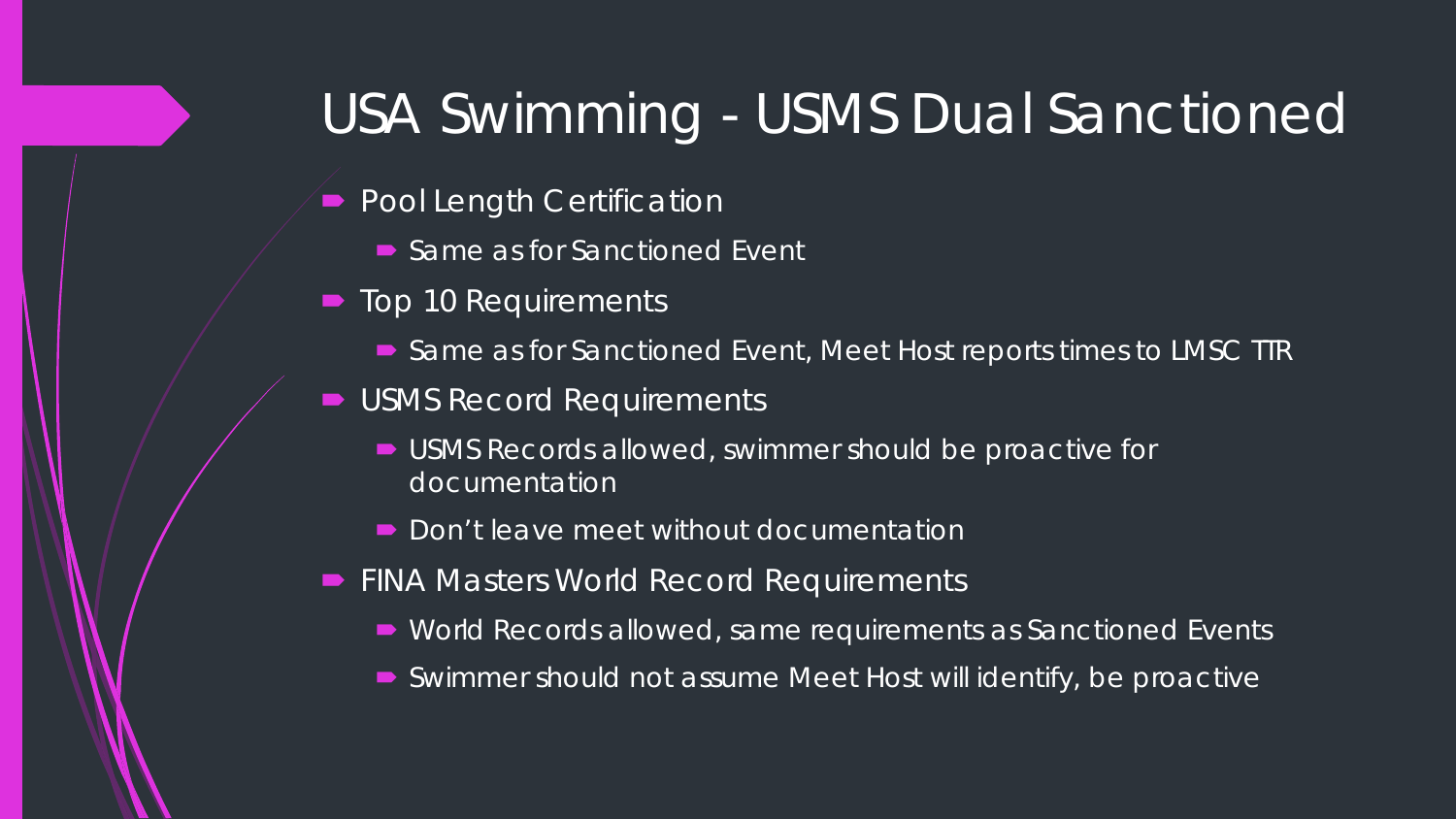## Third Party Meets

- From a USMS viewpoint, meet falls into one of the preceding categories
	- **USMS Sanctioned**
	- Other Meets within the Jurisdiction of USMS
	- FINA Member Sanctioned Meets
	- Other Meets outside the USA
- Follow the requirements of the meet category into which the meet falls
- FINA Masters World Records not accepted from Third Party Meets
- (Read current FINA Rules)